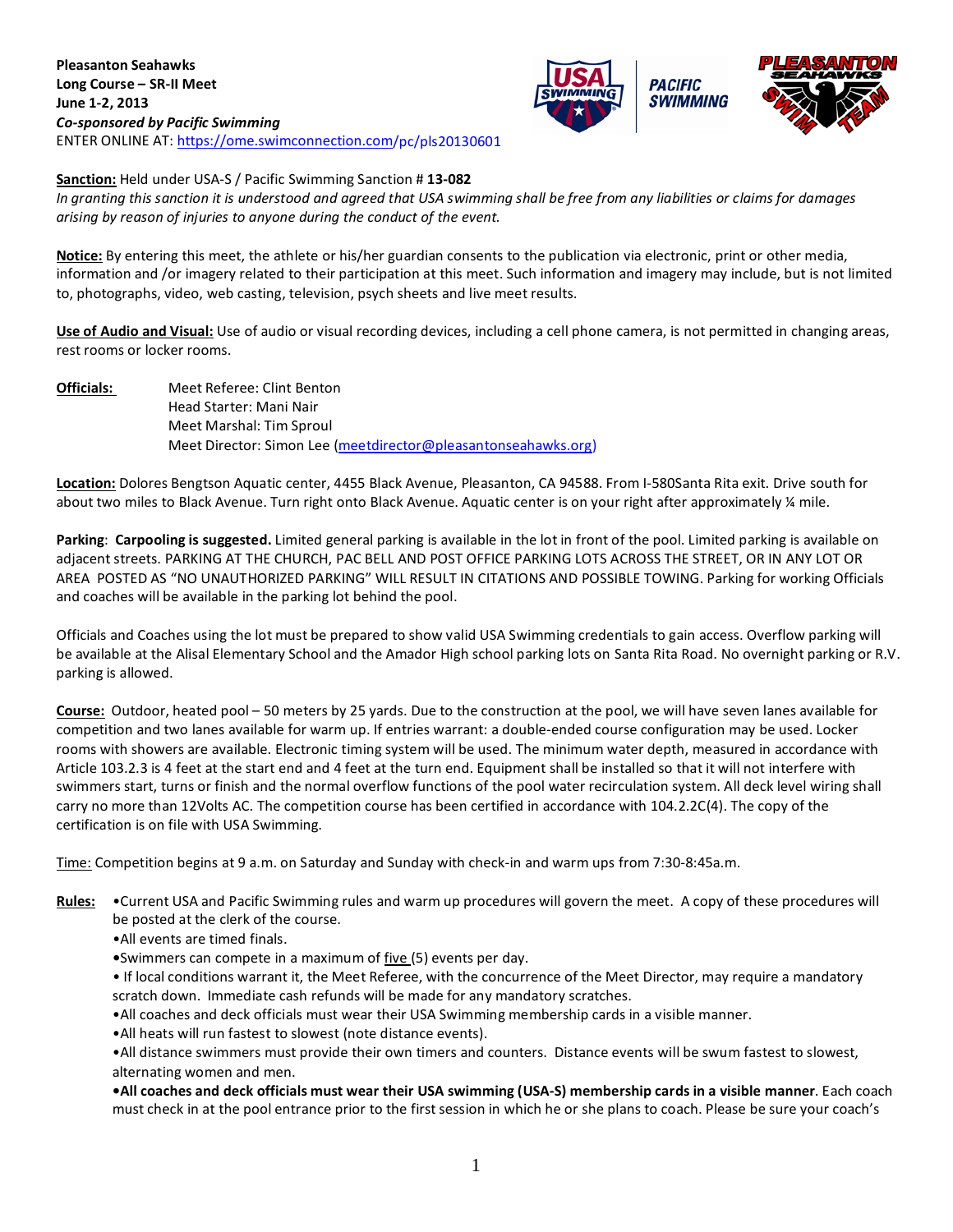card is valid and that all your certifications are up to date and valid for the duration of the meet. If your coach's card is expired or your certifications have lapsed, you will not be allowed to coach.

**Deck Changing:** Except where venue facilities require otherwise, changing into or out of swimsuits other than in locker rooms or other designated areas is not appropriate and is strongly discouraged.

**Unaccompanied Swimmers:** Any USAS athlete-member competing at the meet must be accompanied by a USA Swimming membercoach for the purposes of athlete supervision during warm-up, competition and warm-down. If a coach-member of the athlete's USAS Club does not attend the meet to serve in said supervisory capacity, it is the responsibility of the swimmer or the swimmer's legal guardian to arrange for supervision by a USA Swimming member-coach. The Meet Director or Meet Referee may assist the swimmer in making arrangements for such supervision; however, it is recommended that such arrangements be made in advance of the meet by the athlete's USAS Club Member-Coach.

**Racing Starts:** The swimmer must be certified by a USA Swimming member coach as being proficient in performing a racing start or must start each race from within the water. It is the responsibility of the swimmer of the swimmer's legal guardian to ensure compliance with this requirement.

**Restrictions: •**Smoking and the use of other tobacco products is prohibited on the pool deck, in the locker rooms, in spectator

- seating, on standing areas and in all areas used by swimmers during the meet and meet warm up periods.
	- •Sale and the use of alcoholic beverages is prohibited in all areas of the meet venue.
	- •All shelters must be properly secured. No glass containers are allowed in the meet venue.

•No propane heaters, containers or similar devices including gas powered generators other than those provided for the snack bar or meet operations are allowed in any areas of the meet venue.

**Eligibility: •**Swimmers must be current members of USA-S and enter their name and registration number on the meet entry card as they are shown on their Registration Card. If this is not done it may be difficult to match the swimmer with the registration and times database. The meet host must check all swimmer registrations against the SWIMS database and if not found to be registered, the Meet Director shall accept the registration at the meet (a \$10 surcharge will be added to the regular registration fee). Duplicate registrations will be refunded by mail.

• Entry times submitted for this meet will be checked against a computer database and may be changed in accordance with Pacific swimming entry time verification procedures.

•*Swimmers age thirteen and over* must be at (or near with coach verification) the Senior II Standard. Time verification will not be required and events should be entered with accurate times.

•*Swimmers 12 & Under* must meet the PC SR-II time standard (bonus events excepted) as outlined by Pacific time verification procedures (bonus events accepted). The time must have been achieved prior to the closing data for entries for the meet.

•One event qualification allows two bonus events for the meet (excluding the 400 IM, 800 and 1,500 Freestyle). No refunds will be given if a time cannot be proven.

•Disabled swimmers are welcomed to attend this meet and should contact the Meet Director or Head Referee **prior to the entry deadline** regarding special accommodations on the entry times and seeding per Pacific Swimming policy.

## **Online Entries:** The deadline for online entry is **11:59 p.m. Wednesday, May 22 2012.** Go to

<https://ome.swimconnection.com/>pc/pls20130601 and follow entry instructions. You will receive confirmation of acceptance into the meet at time of payment. **This confirmation should be brought to the meet as proof of entry.** Swim connection LLC charges a processing fee for this service of \$1 per swimmer plus 5% of the entry fees. The processing fee is a separate fee from the meet entry fee. Entering online is a convenience, is completely voluntary, and is in no way required or expected of a swimmer by Pacific Swimming.

**Mailed or hand delivered entries:** Entries must be on the attached consolidated entry form. Forms must be filled out completely and printed clearly with swimmers best time. Entries must be entered using the current Pacific swimming procedure:

*"A swimmer who qualifies in a specific stroke and distance will be considered qualified in the same stroke and distance in all courses. If the time was made SCY and it is a SCM or LCM meet, enter your SCY time. If the time was made SCM and it is a SCY or LCM meet, enter your SCM time. If the time was made LCM and it is a SCY or SCM meet, enter your LCM time. When entering a meet, if your qualifying time is in yards enter the yards time and put a "Y" after the time. If the qualifying time is in short course meters enter that time with an S after it. If the qualifying time is in long course meters then enter that time with an "L" after it."*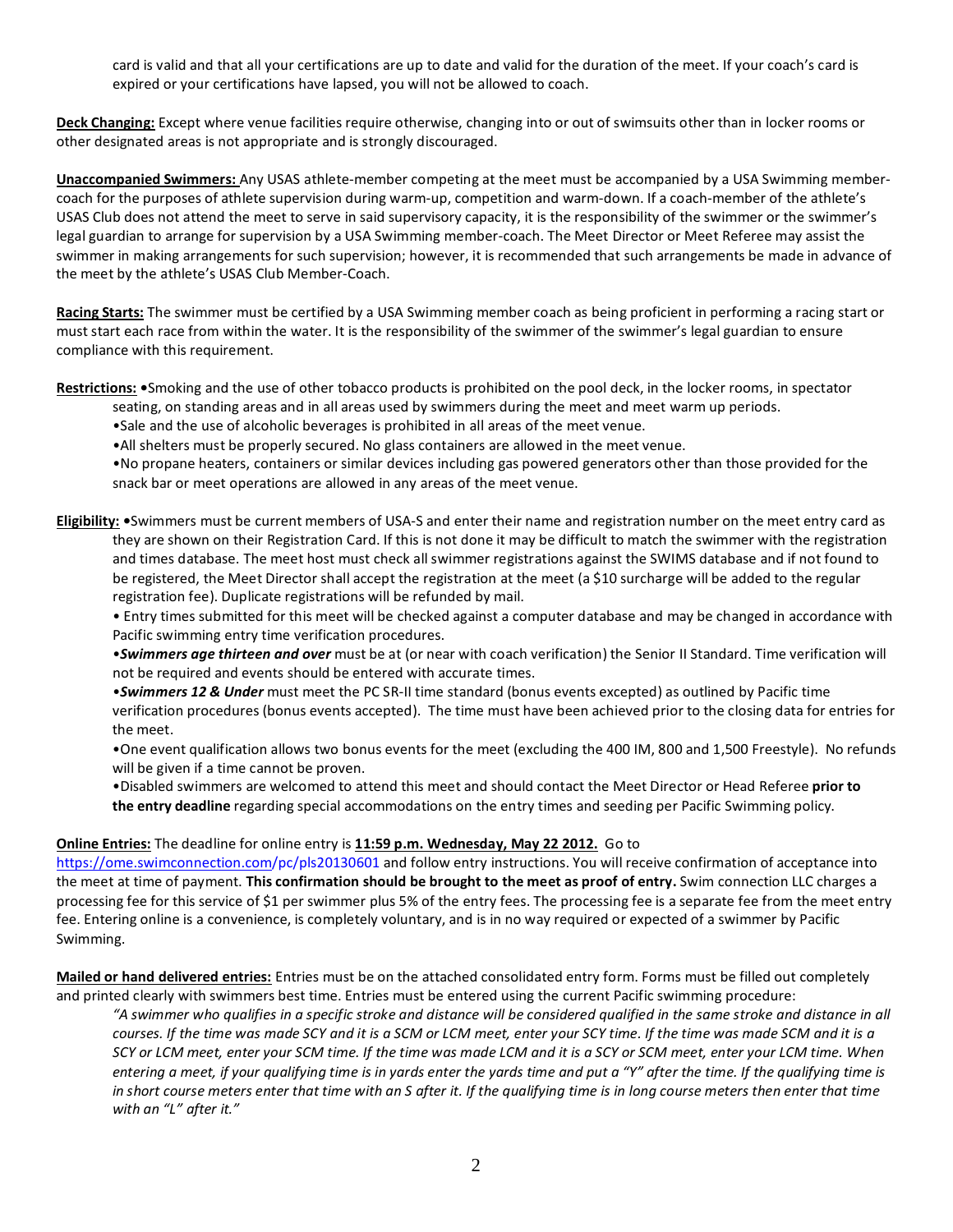Entries must be postmarked by **midnight, of Monday, May 20 2012.** No late entries will be accepted. No refunds will be made, except for mandatory scratches. Entries may be hand delivered to the address below and must be received no later than **6:00 P.M. on Wednesday, May 22 2012.**

**Entry Fees:** \$5.50 per individual event, plus \$10.00 participation fee per swimmer. Entries will be rejected if payment is not sent at time of request.

## **Make check payable to:** Pleasanton Seahawks

**Mail:** Checks should be mailed or delivered by hand along with the attached consolidated entry form to:

PLS Swim Meet C/o Sharon Peck 4209 Waycross Court Pleasanton CA 94566

**Check-in:** The meet will be deck seeded. Swimmers must check in at the clerk of the course. Check in will open at 7:30 A.M. each morning. Close of check in for all events shall be no more than 60 minutes before the estimated time of the start of the first heat of the event. No event shall be closed more than 30 minutes before the scheduled start of the session. Swimmers who do not check in for that event will not be allowed to compete in the event.

**Scratches:** Swimmers entered in an individual event in an S1 or S2 meet that is seeded on the deck and who has checked in for that event, must swim in the event unless they notify the clerk of the course before seeding for that event has begun that they wish to scratch. Failure to swim an event will result in being barred from their next individual event in which the swimmer is entered on that day or the next meet day, whichever is first.

## **Awards:** NONE

**Admission:** Free. A meet program will be available for a reasonable cost.

**Hospitality and Snack Bar:** Lunch will be provided for coaches and meet officials. Timers will be provided with refreshments and light snacks. A full snack bar will be in operation during the meet.

## **Schedule of Events**

|                   | Saturday, June 1, 2013 |               |                    | <b>Sunday, June 2, 2013</b> |         |  |  |  |  |  |
|-------------------|------------------------|---------------|--------------------|-----------------------------|---------|--|--|--|--|--|
| Women's<br>Event# | <b>EVENT</b>           | Men's Event # | Women's<br>Event # | <b>EVENT</b>                | Men's E |  |  |  |  |  |
|                   | 200IM                  | 2             | 15                 | 400 IM                      | 16      |  |  |  |  |  |
| 3                 | <b>200 Free</b>        | 4             | 17                 | 100 Breast                  | 18      |  |  |  |  |  |
| 5                 | 100 Back               | 6             | 19                 | <b>400 Free</b>             | 20      |  |  |  |  |  |
|                   | 200 Breast             | 8             | 21                 | 200 Back                    | 22      |  |  |  |  |  |
| 9                 | <b>200 Fly</b>         | 10            | 23                 | <b>100 Fly</b>              | 24      |  |  |  |  |  |
| 11                | 50 Free                | 12            | 25                 | <b>100 Free</b>             | 26      |  |  |  |  |  |
| 13                | <b>800 Free</b>        | 14            | 27                 | <b>1500 Free</b>            | 28      |  |  |  |  |  |

| Saturday, June 1, 2013  |                 |               |                    | Sunday, June 2, 2013 |                      |  |  |
|-------------------------|-----------------|---------------|--------------------|----------------------|----------------------|--|--|
| men's<br>ent #          | <b>EVENT</b>    | Men's Event # | Women's<br>Event # | <b>EVENT</b>         | <b>Men's Event #</b> |  |  |
| 1                       | <b>200IM</b>    |               | 15                 | 400 IM               | 16                   |  |  |
| $\overline{\mathbf{3}}$ | <b>200 Free</b> | 4             | 17                 | 100 Breast           | 18                   |  |  |
| 5                       | 100 Back        | 6             | 19                 | <b>400 Free</b>      | 20                   |  |  |
| $\overline{7}$          | 200 Breast      |               | 21                 | 200 Back             | 22                   |  |  |
| 9                       | <b>200 Fly</b>  | 10            | 23                 | $100$ Fly            | 24                   |  |  |
| 11                      | 50 Free         | 12            | 25                 | <b>100 Free</b>      | 26                   |  |  |
| 13                      | <b>800 Free</b> | 14            | 27                 | <b>1500 Free</b>     | 28                   |  |  |

**There may be a 10 minute break prior to the 800 and 1500 events. Time standards may be found at: [www.pacswim.org/page/times\\_standards.shtml](http://www.pacswim.org/page/times_standards.shtml)**